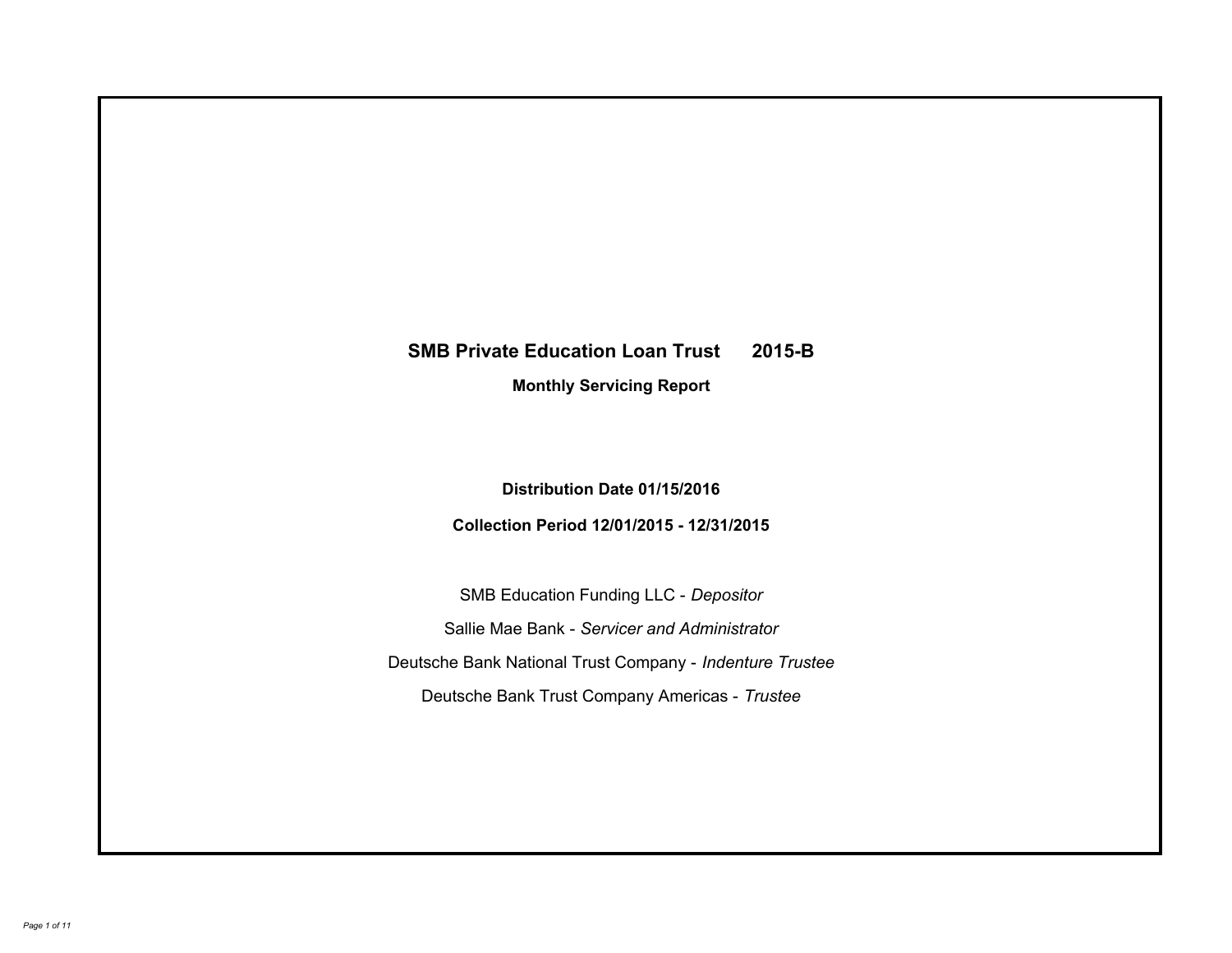A

| A | <b>Student Loan Portfolio Characteristics</b> |                                                 | Settlement Date<br>07/30/2015 | 11/30/2015       | 12/31/2015       |
|---|-----------------------------------------------|-------------------------------------------------|-------------------------------|------------------|------------------|
|   | <b>Principal Balance</b>                      |                                                 | \$700,964,388.29              | \$689,859,562.54 | \$686,989,463.30 |
|   | Interest to be Capitalized Balance            |                                                 | 42,430,107.89                 | 43,510,373.50    | 41,471,912.44    |
|   | Pool Balance                                  |                                                 | \$743,394,496.18              | \$733,369,936.04 | \$728,461,375.74 |
|   | Weighted Average Coupon (WAC)                 |                                                 | 8.18%                         | 8.19%            | 8.39%            |
|   | Weighted Average Remaining Term               |                                                 | 128.84                        | 127.37           | 126.62           |
|   | Number of Loans                               |                                                 | 63,899                        | 63,082           | 62,734           |
|   | Number of Borrowers                           |                                                 | 43,918                        | 42,347           | 42,140           |
|   | Pool Factor                                   |                                                 |                               | 0.986515154      | 0.979912253      |
|   |                                               | Since Issued Total Constant Prepayment Rate (1) |                               | 3.87%            | 4.35%            |
|   |                                               |                                                 |                               |                  |                  |
| B | <b>Debt Securities</b>                        | <b>Cusip/Isin</b>                               | 12/15/2015                    |                  | 01/15/2016       |
|   | A <sub>1</sub>                                | 78448QAA6                                       | \$192,814,872.32              |                  | \$185,752,108.15 |
|   | A <sub>2</sub> A                              | 78448QAB4                                       | \$192,000,000.00              |                  | \$192,000,000.00 |
|   | A2B                                           | 78448QAC2                                       | \$90,000,000.00               |                  | \$90,000,000.00  |
|   | A <sub>3</sub>                                | 78448QAD0                                       | \$75,000,000.00               |                  | \$75,000,000.00  |
|   | В                                             | 78448QAE8                                       | \$70,000,000.00               |                  | \$70,000,000.00  |
|   | C                                             | 78448QAF5                                       | \$50,000,000.00               |                  | \$50,000,000.00  |
| C |                                               |                                                 | 12/15/2015                    |                  |                  |
|   | <b>Certificates</b>                           | Cusip/Isin                                      |                               |                  | 01/15/2016       |
|   | Residual                                      | 78448Q108                                       | \$100,000.00                  |                  | \$100,000.00     |
|   |                                               |                                                 |                               |                  |                  |
| D | <b>Account Balances</b>                       |                                                 | 12/15/2015                    |                  | 01/15/2016       |
|   | Reserve Account Balance                       |                                                 | \$1,896,081.00                |                  | \$1,896,081.00   |
| F | <b>Asset / Liability</b>                      |                                                 | 12/15/2015                    |                  | 01/15/2016       |
|   | Overcollateralization Percentage              |                                                 | 8.67%                         |                  | 9.02%            |
|   | Specified Overcollateralization Amount        |                                                 | \$220,010,980.81              |                  | \$218,538,412.72 |
|   | Actual Overcollateralization Amount           |                                                 | \$63,555,063.72               |                  | \$65,709,267.59  |

(1) Since Issued Total CPR calculations found in monthly servicing reports issued on or prior to September 15, 2015 originally included loans that were removed from the pool by the sponsor because they became ineligible for the pool between the cut-off date and settlement date. On October 5, 2015, Since Issued Total CPR calculations were revised to exclude these loans and all prior monthly servicing reports were restated. For additional information, see 'Since Issued CPR Methodology' found on page 11 of this report.

C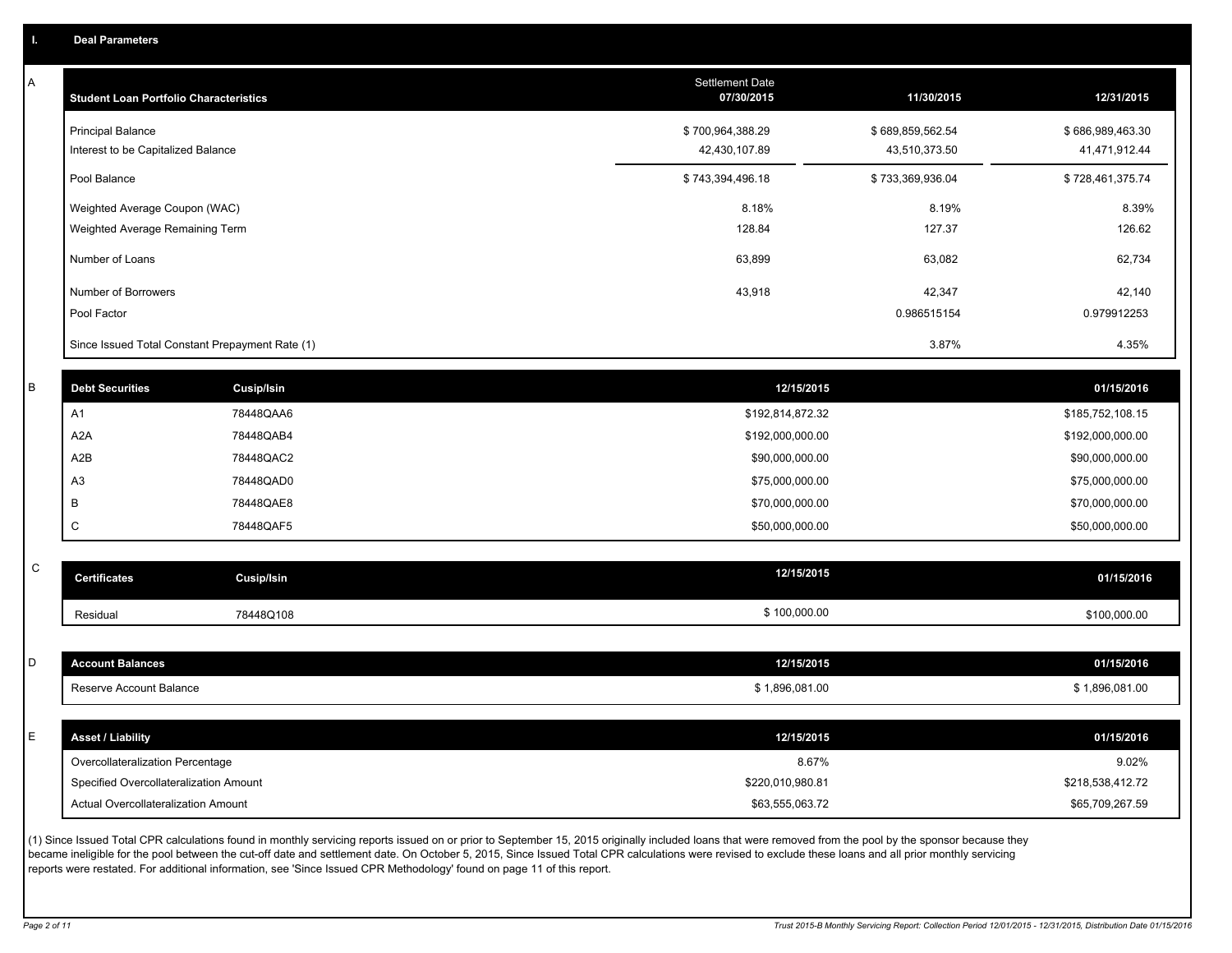## **II. 2015-B Trust Activity 12/01/2015 through 12/31/2015**

| Α | <b>Student Loan Principal Receipts</b>                           |                |
|---|------------------------------------------------------------------|----------------|
|   | <b>Borrower Principal</b>                                        | 6,496,279.62   |
|   | <b>Consolidation Activity Principal</b>                          | 0.00           |
|   | Seller Principal Reimbursement                                   | 0.00           |
|   | Servicer Principal Reimbursement                                 | 0.00           |
|   | Delinquent Principal Purchases by Servicer                       | 0.00           |
|   | <b>Other Principal Deposits</b>                                  | 0.00           |
|   | <b>Total Principal Receipts</b>                                  | \$6,496,279.62 |
| B | <b>Student Loan Interest Receipts</b>                            |                |
|   | <b>Borrower Interest</b>                                         | 2,319,954.17   |
|   | <b>Consolidation Activity Interest</b>                           | 0.00           |
|   | Seller Interest Reimbursement                                    | 0.00           |
|   | Servicer Interest Reimbursement                                  | 0.00           |
|   | Delinquent Interest Purchases by Servicer                        | 0.00           |
|   | <b>Other Interest Deposits</b>                                   | 80.81          |
|   | <b>Total Interest Receipts</b>                                   | \$2,320,034.98 |
| С | <b>Recoveries on Realized Losses</b>                             | \$5,735.60     |
| D | <b>Investment Income</b>                                         | \$1,647.04     |
| Е | <b>Funds Borrowed from Next Collection Period</b>                | \$0.00         |
| F | <b>Funds Repaid from Prior Collection Period</b>                 | \$0.00         |
| G | Loan Sale or Purchase Proceeds                                   | \$0.00         |
| н | Initial Deposits to Distribution Account                         | \$0.00         |
|   | <b>Excess Transferred from Other Accounts</b>                    | \$0.00         |
| J | <b>Borrower Benefit Reimbursements</b>                           | \$0.00         |
| Κ | <b>Other Deposits</b>                                            | \$0.00         |
| L | <b>Other Fees Collected</b>                                      | \$0.00         |
| М | <b>AVAILABLE FUNDS</b>                                           | \$8,823,697.24 |
| N | Non-Cash Principal Activity During Collection Period             | \$3,626,180.38 |
| O | Aggregate Purchased Amounts by the Depositor, Servicer or Seller | \$0.00         |
| P | Aggregate Loan Substitutions                                     | \$0.00         |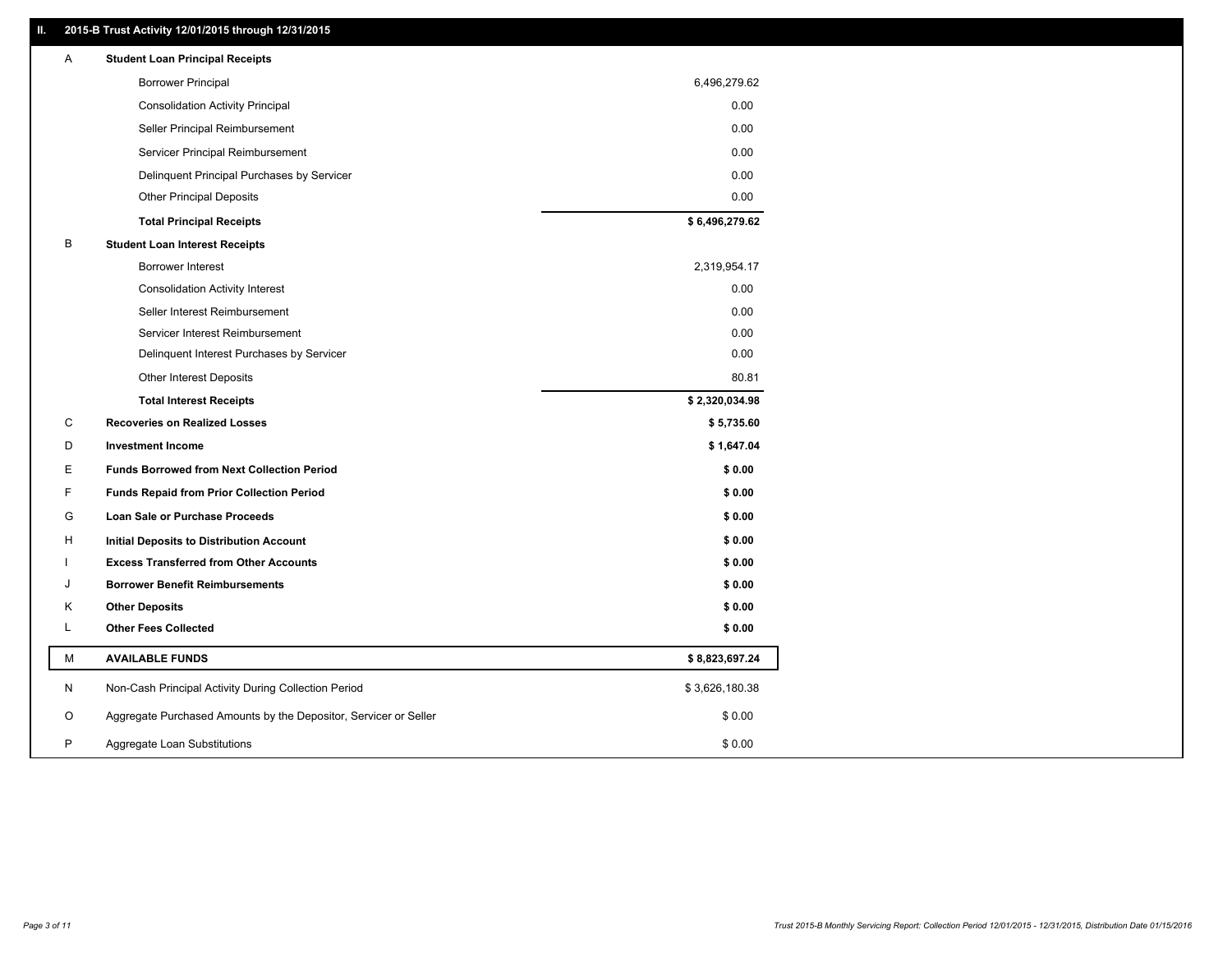|              |                       |                          | <b>Loans by Repayment Status</b> |                  |                |                            |                          |         |                  |                |                            |
|--------------|-----------------------|--------------------------|----------------------------------|------------------|----------------|----------------------------|--------------------------|---------|------------------|----------------|----------------------------|
|              |                       |                          |                                  | 12/31/2015       |                |                            |                          |         | 11/30/2015       |                |                            |
|              |                       | <b>Wtd Avg</b><br>Coupon | # Loans                          | Principal        | % of Principal | % of Loans in<br>Repay (1) | <b>Wtd Avg</b><br>Coupon | # Loans | Principal        | % of Principal | % of Loans in<br>Repay (1) |
| INTERIM:     | IN SCHOOL             | 9.01%                    | 13,889                           | \$149,500,943.79 | 21.762%        | $-$ %                      | 8.80%                    | 14,309  | \$153,361,829.63 | 22.231%        | $-$ %                      |
|              | GRACE                 | 8.69%                    | 2,122                            | \$22,597,110.40  | 3.289%         | $-$ %                      | 8.43%                    | 3,074   | \$33,857,827.42  | 4.908%         | $-$ %                      |
|              | <b>DEFERMENT</b>      | 9.02%                    | 1,793                            | \$16,860,374.58  | 2.454%         | $-$ %                      | 8.72%                    | 1,749   | \$16,812,312.12  | 2.437%         | $-$ %                      |
| REPAYMENT:   | <b>CURRENT</b>        | 8.10%                    | 42,531                           | \$467,241,582.51 | 68.013%        | 93.818%                    | 7.91%                    | 42,004  | \$462,252,679.37 | 67.007%        | 95.147%                    |
|              | 31-60 DAYS DELINQUENT | 9.26%                    | 591                              | \$6,349,574.07   | 0.924%         | 1.275%                     | 8.81%                    | 502     | \$5,249,065.77   | 0.761%         | 1.080%                     |
|              | 61-90 DAYS DELINQUENT | 8.95%                    | 256                              | \$2,814,390.84   | 0.410%         | 0.565%                     | 9.09%                    | 197     | \$2,148,001.18   | 0.311%         | 0.442%                     |
|              | > 90 DAYS DELINQUENT  | 9.50%                    | 108                              | \$1,295,436.85   | 0.189%         | 0.260%                     | 9.19%                    | 123     | \$1,276,770.63   | 0.185%         | 0.263%                     |
|              | <b>FORBEARANCE</b>    | 8.70%                    | 1,444                            | \$20,330,050.26  | 2.959%         | 4.082%                     | 8.25%                    | 1,124   | \$14,901,076.42  | 2.160%         | 3.067%                     |
| <b>TOTAL</b> |                       |                          | 62,734                           | \$686,989,463.30 | 100.00%        | 100.00%                    |                          | 63,082  | \$689,859,562.54 | 100.00%        | 100.00%                    |

Percentages may not total 100% due to rounding  $^\star$ 

1 Loans classified in "Repayment" include any loan for which interim interest only, \$25 fixed payments or full principal and interest payments are due.

|                 |                                                                                                                            |                          |         |                  | <b>Loans by Borrower Status</b> |                                |                          |         |                  |                |                                |
|-----------------|----------------------------------------------------------------------------------------------------------------------------|--------------------------|---------|------------------|---------------------------------|--------------------------------|--------------------------|---------|------------------|----------------|--------------------------------|
|                 |                                                                                                                            |                          |         | 12/31/2015       |                                 |                                |                          |         | 11/30/2015       |                |                                |
|                 |                                                                                                                            | <b>Wtd Avg</b><br>Coupon | # Loans | Principal        | % of Principal                  | % of Loans in<br>P&I Repay (2) | <b>Wtd Avg</b><br>Coupon | # Loans | Principal        | % of Principal | % of Loans in<br>P&I Repay (2) |
| <b>INTERIM:</b> | IN SCHOOL                                                                                                                  | 8.51%                    | 28,489  | \$335,209,915.76 | 48.794%                         | $-$ %                          | 8.31%                    | 29,015  | \$339,943,516.56 | 49.277%        | $-$ %                          |
|                 | <b>GRACE</b>                                                                                                               | 8.26%                    | 4,070   | \$47,572,455.98  | 6.925%                          | $-$ %                          | 7.91%                    | 6,364   | \$77,181,989.65  | 11.188%        | $-$ %                          |
|                 | <b>DEFERMENT</b>                                                                                                           | 8.63%                    | 3,491   | \$32,998,188.53  | 4.803%                          | $-$ %                          | 8.36%                    | 3,393   | \$32,495,587.50  | 4.710%         | $-$ %                          |
| P&I REPAYMENT:  | <b>CURRENT</b>                                                                                                             | 8.15%                    | 24,449  | \$242,200,384.91 | 35.255%                         | 89.304%                        | 8.04%                    | 22,488  | \$217,900,318.29 | 31.586%        | 90.702%                        |
|                 | 31-60 DAYS DELINQUENT                                                                                                      | 9.26%                    | 466     | \$4,977,835.21   | 0.725%                          | 1.835%                         | 8.82%                    | 426     | \$4,452,209.13   | 0.645%         | 1.853%                         |
|                 | 61-90 DAYS DELINQUENT                                                                                                      | 8.98%                    | 223     | \$2,453,236.73   | 0.357%                          | 0.905%                         | 9.15%                    | 167     | \$1,859,833.50   | 0.270%         | 0.774%                         |
|                 | > 90 DAYS DELINQUENT                                                                                                       | 9.53%                    | 102     | \$1,247,395.92   | 0.182%                          | 0.460%                         | 9.23%                    | 105     | \$1,125,031.49   | 0.163%         | 0.468%                         |
|                 | FORBEARANCE                                                                                                                | 8.70%                    | 1,444   | \$20,330,050.26  | 2.959%                          | 7.496%                         | 8.25%                    | 1,124   | \$14,901,076.42  | 2.160%         | 6.203%                         |
| <b>TOTAL</b>    |                                                                                                                            |                          | 62,734  | \$686,989,463.30 | 100.00%                         | 100.00%                        |                          | 63,082  | \$689,859,562.54 | 100.00%        | 100.00%                        |
|                 | Percentages may not total 100% due to rounding                                                                             |                          |         |                  |                                 |                                |                          |         |                  |                |                                |
| $\mathbf{2}$    | Loans classified in "P&I Repayment" includes only those loans for which scheduled principal and interest payments are due. |                          |         |                  |                                 |                                |                          |         |                  |                |                                |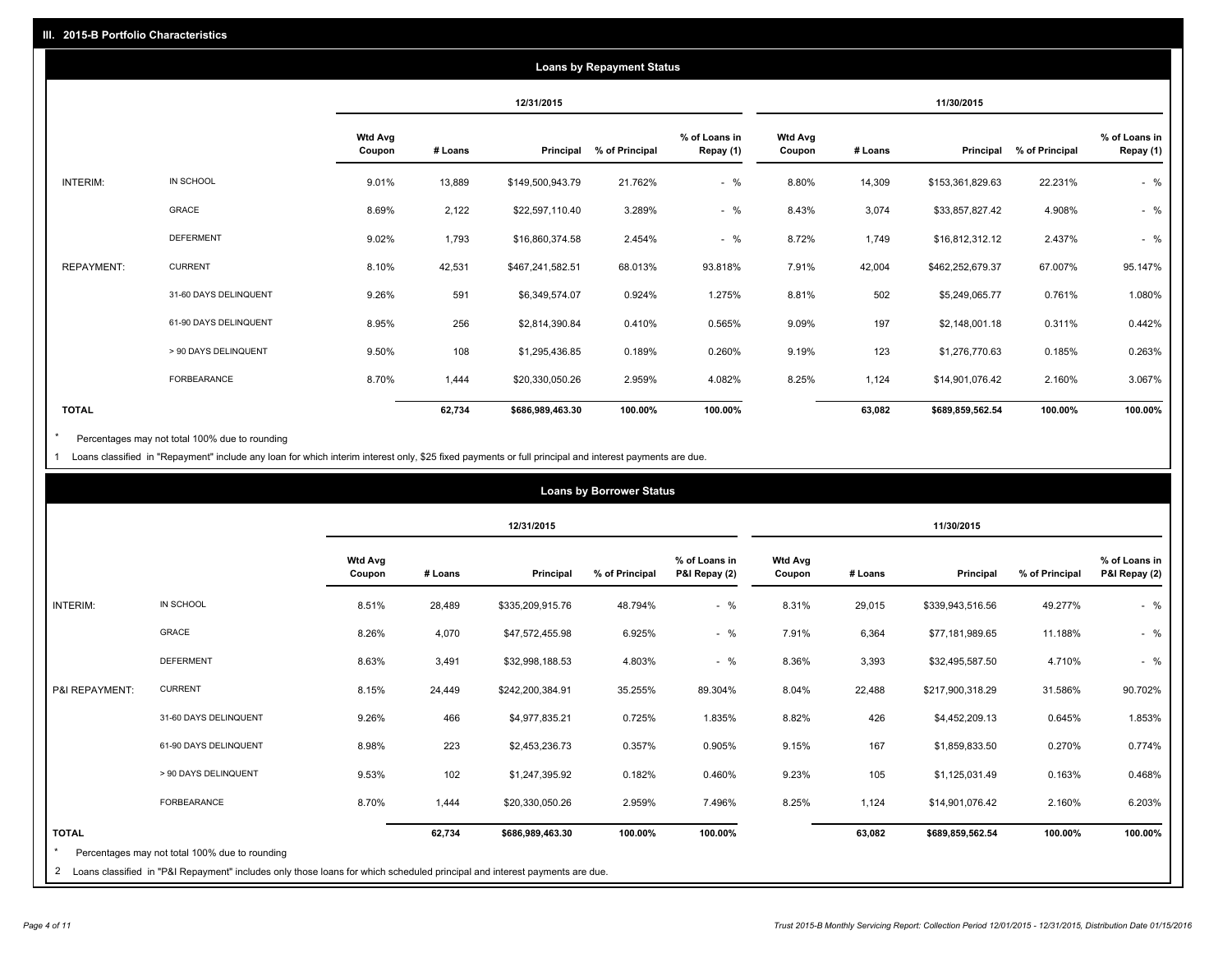|                                                                                                  | 12/31/2015       | 11/30/2015       |
|--------------------------------------------------------------------------------------------------|------------------|------------------|
| Pool Balance                                                                                     | \$728,461,375.74 | \$733,369,936.04 |
| Total # Loans                                                                                    | 62,734           | 63,082           |
| Total # Borrowers                                                                                | 42,140           | 42,347           |
| Weighted Average Coupon                                                                          | 8.39%            | 8.19%            |
| Weighted Average Remaining Term                                                                  | 126.62           | 127.37           |
| Percent of Pool - Cosigned                                                                       | 91.9%            | 91.9%            |
| Percent of Pool - Non Cosigned                                                                   | 8.1%             | 8.1%             |
| Borrower Interest Accrued for Period                                                             | \$4,732,489.90   | \$4,563,942.34   |
| Outstanding Borrower Interest Accrued                                                            | \$44,262,188.30  | \$46,013,790.81  |
| Gross Principal Realized Loss - Periodic                                                         | \$494,614.56     | \$318,246.38     |
| Gross Principal Realized Loss - Cumulative                                                       | \$1,033,547.39   | \$538,932.83     |
| Recoveries on Realized Losses - Periodic                                                         | \$5,735.60       | \$119.14         |
| Recoveries on Realized Losses - Cumulative                                                       | \$5,969.54       | \$233.94         |
| Net Losses - Periodic                                                                            | \$488,878.96     | \$318,127.24     |
| Net Losses - Cumulative                                                                          | \$1,027,577.85   | \$538,698.89     |
| Non-Cash Principal Activity - Capitalized Interest                                               | \$4,130,487.65   | \$6,550,400.13   |
| Since Issued Total Constant Prepayment Rate (CPR) (1)                                            | 4.35%            | 3.87%            |
| <b>Loan Substitutions</b>                                                                        | \$0.00           | \$0.00           |
| <b>Cumulative Loan Substitutions</b>                                                             | \$0.00           | \$0.00           |
| <b>Unpaid Servicing Fees</b>                                                                     | \$0.00           | \$0.00           |
| <b>Unpaid Administration Fees</b>                                                                | \$0.00           | \$0.00           |
| <b>Unpaid Carryover Servicing Fees</b>                                                           | \$0.00           | \$0.00           |
| Note Interest Shortfall                                                                          | \$0.00           | \$0.00           |
| Loans in Modification                                                                            | \$981,387.07     | \$643,705.54     |
| % of Loans in Modification as a % of Loans in Repayment (P&I)                                    | 0.36%            | 0.27%            |
|                                                                                                  |                  |                  |
|                                                                                                  |                  |                  |
| % Annualized Gross Principal Realized Loss - Periodic as a %<br>of Loans in Repayment (P&I) * 12 | 2.19%            | 1.59%            |
| % Gross Principal Realized Loss - Cumulative as a % of                                           |                  |                  |
| Original Pool Balance                                                                            | 0.14%            | 0.07%            |

(1) Since Issued Total CPR calculations found in monthly servicing reports issued on or prior to September 15, 2015 originally included loans that were removed from the pool by the sponsor because they became ineligible for the pool between the cut-off date and settlement date. On October 5, 2015, Since Issued Total CPR calculations were revised to exclude these loans and all prior monthly servicing reports were restated. For additional information, see 'Since Issued CPR Methodology' found on page 11 of this report.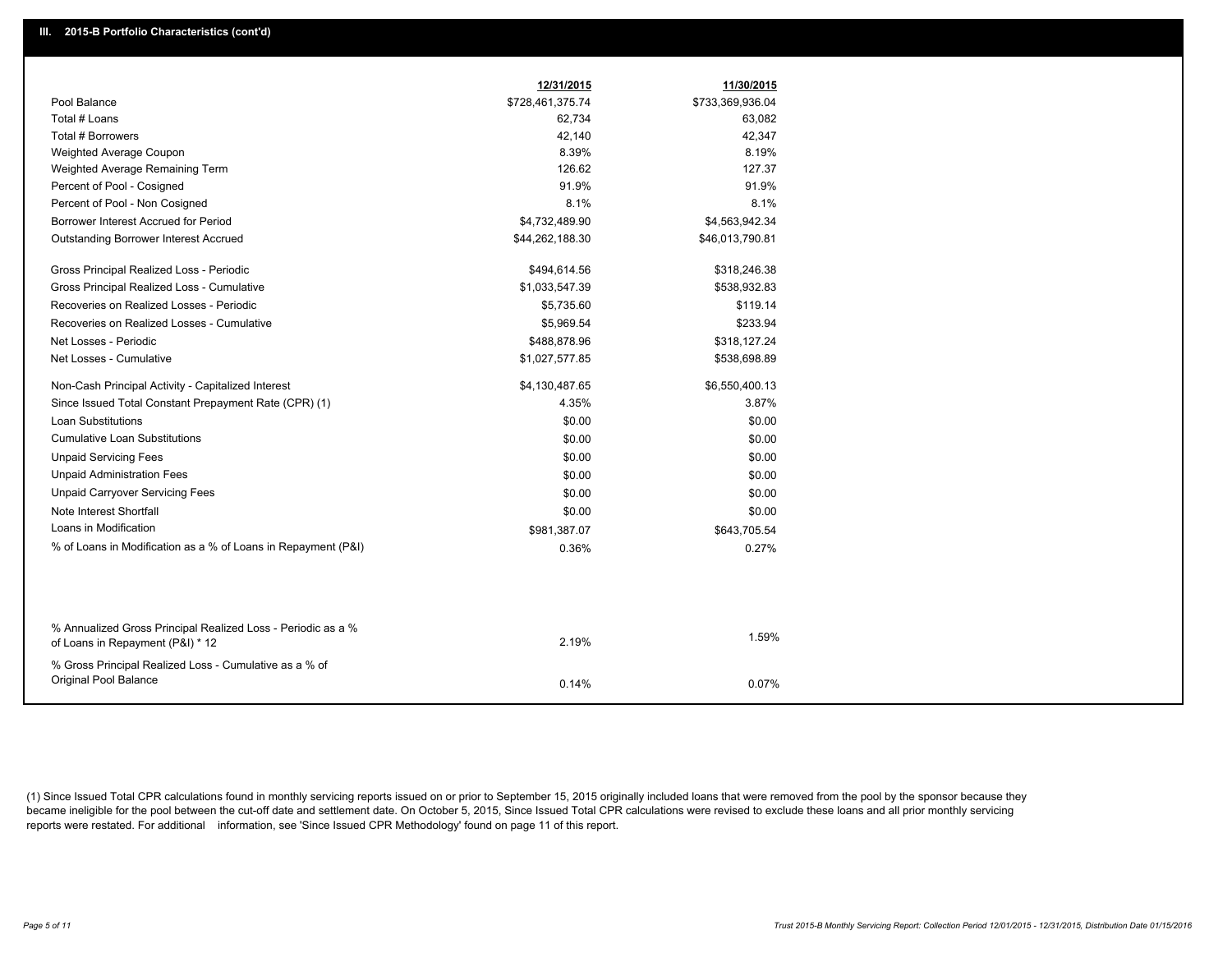#### **Loan Program**  A

|                                    | Weighted<br><b>Average Coupon</b> | # LOANS     | <b>\$ AMOUNT</b> | $%$ *     |
|------------------------------------|-----------------------------------|-------------|------------------|-----------|
| - Smart Option Interest-Only Loans | 7.20%                             | 13,859      | \$141,387,977.17 | 20.581%   |
| - Smart Option Fixed Pay Loans     | 8.43%                             | 17,477      | \$220,053,063.16 | 32.032%   |
| - Smart Option Deferred Loans      | 8.84%                             | 31.398      | \$325,548,422.97 | 47.388%   |
| - Other Loan Programs              | $0.00\%$                          | $\mathbf 0$ | \$0.00           | $0.000\%$ |
| <b>Total</b>                       | 8.39%                             | 62,734      | \$686,989,463.30 | 100.000%  |

\* Percentages may not total 100% due to rounding

B

C

**Index Type**

|                       | Weighted<br><b>Average Coupon</b> | # LOANS | <b>\$ AMOUNT</b> | $%$ *     |
|-----------------------|-----------------------------------|---------|------------------|-----------|
| - Fixed Rate Loans    | 9.76%                             | 10.448  | \$124,903,529.47 | 18.181%   |
| - LIBOR Indexed Loans | 8.08%                             | 52,286  | \$562,085,933.83 | 81.819%   |
| - Other Index Rates   | $0.00\%$                          | 0       | \$0.00           | $0.000\%$ |
| Total                 | 8.39%                             | 62,734  | \$686,989,463.30 | 100.000%  |

\* Percentages may not total 100% due to rounding

## **Weighted Average Recent FICO**

| (2)<br>Wtd Avg Recent FICO Band | # LOANS | <b>\$ AMOUNT</b> | $%$ *    |
|---------------------------------|---------|------------------|----------|
| $0 - 639$                       | 3,085   | \$26,480,381.80  | 3.855%   |
| 640 - 669                       | 3,850   | \$36,497,979.08  | 5.313%   |
| 670 - 699                       | 8,185   | \$84,991,233.78  | 12.372%  |
| 700 - 739<br>$740 +$            | 15,650  | \$170,636,110.95 | 24.838%  |
| N/A(1)                          | 31,954  | \$368,268,275.65 | 53.606%  |
|                                 | 10      | \$115,482.04     | 0.017%   |
| <b>Total</b>                    | 62,734  | \$686,989,463.30 | 100.000% |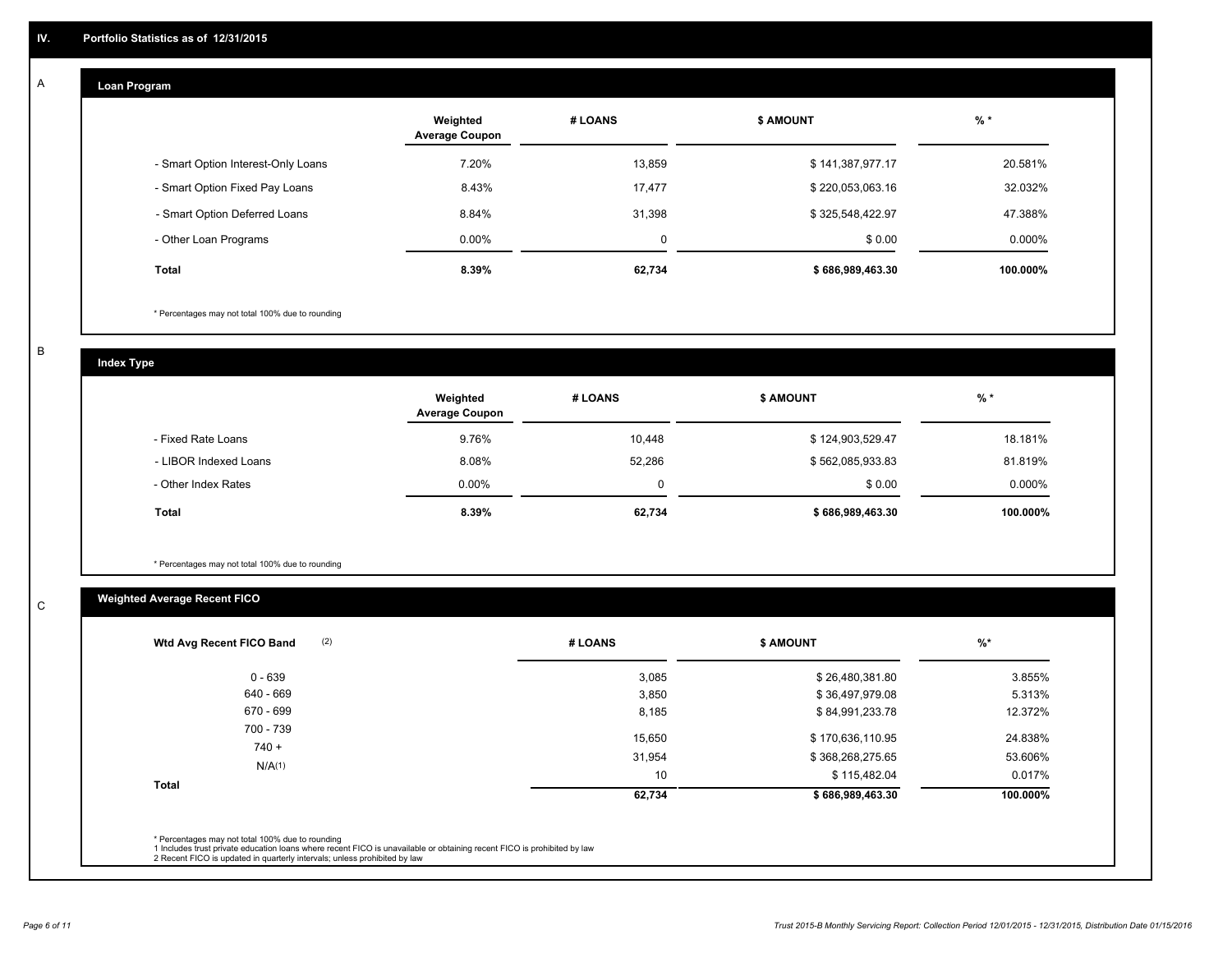| ٧. | 2015-B Reserve Account and Principal Distribution Calculations                                                                                                                |                  |  |
|----|-------------------------------------------------------------------------------------------------------------------------------------------------------------------------------|------------------|--|
| А. | <b>Reserve Account</b>                                                                                                                                                        |                  |  |
|    | Specified Reserve Account Balance                                                                                                                                             | \$1,896,081.00   |  |
|    | Actual Reserve Account Balance                                                                                                                                                | \$1,896,081.00   |  |
| В. | <b>Principal Distribution Amount</b>                                                                                                                                          |                  |  |
|    | Class A Notes Outstanding<br>i.                                                                                                                                               | \$549,814,872.32 |  |
|    | Pool Balance<br>ii.                                                                                                                                                           | \$728,461,375.74 |  |
|    | <b>First Priority Principal Distribution Amount</b><br>iii.                                                                                                                   | \$0.00           |  |
|    | Class A and B Notes Outstanding<br>iv.                                                                                                                                        | \$619,814,872.32 |  |
|    | First Priority Principal Distribution Amount<br>v.                                                                                                                            | \$0.00           |  |
|    | Pool Balance<br>vi.                                                                                                                                                           | \$728,461,375.74 |  |
|    | Specified Overcollateralization Amount<br>vii.                                                                                                                                | \$218,538,412.72 |  |
|    | viii. Regular Principal Distribution Amount                                                                                                                                   | \$109,891,909.30 |  |
|    |                                                                                                                                                                               |                  |  |
|    | Pool Balance<br>ix.                                                                                                                                                           | \$728,461,375.74 |  |
|    | First Priority Principal Distribution Amount<br>х.                                                                                                                            | \$0.00           |  |
|    | Regular Principal Distribution Amount<br>xi.                                                                                                                                  | \$109,891,909.30 |  |
|    | Available Funds (after payment of waterfall items A through J) *<br>xii.                                                                                                      | \$0.00           |  |
|    | Additional Principal Distribution Amount (min(ix - x - xi, xiii))<br>xiii.                                                                                                    | \$0.00           |  |
|    | * Represents 100% of value, if the principal balance of the pool is less than 10% of initial principal balance of the pool or the Class A and Class B notes are reduced to 0. |                  |  |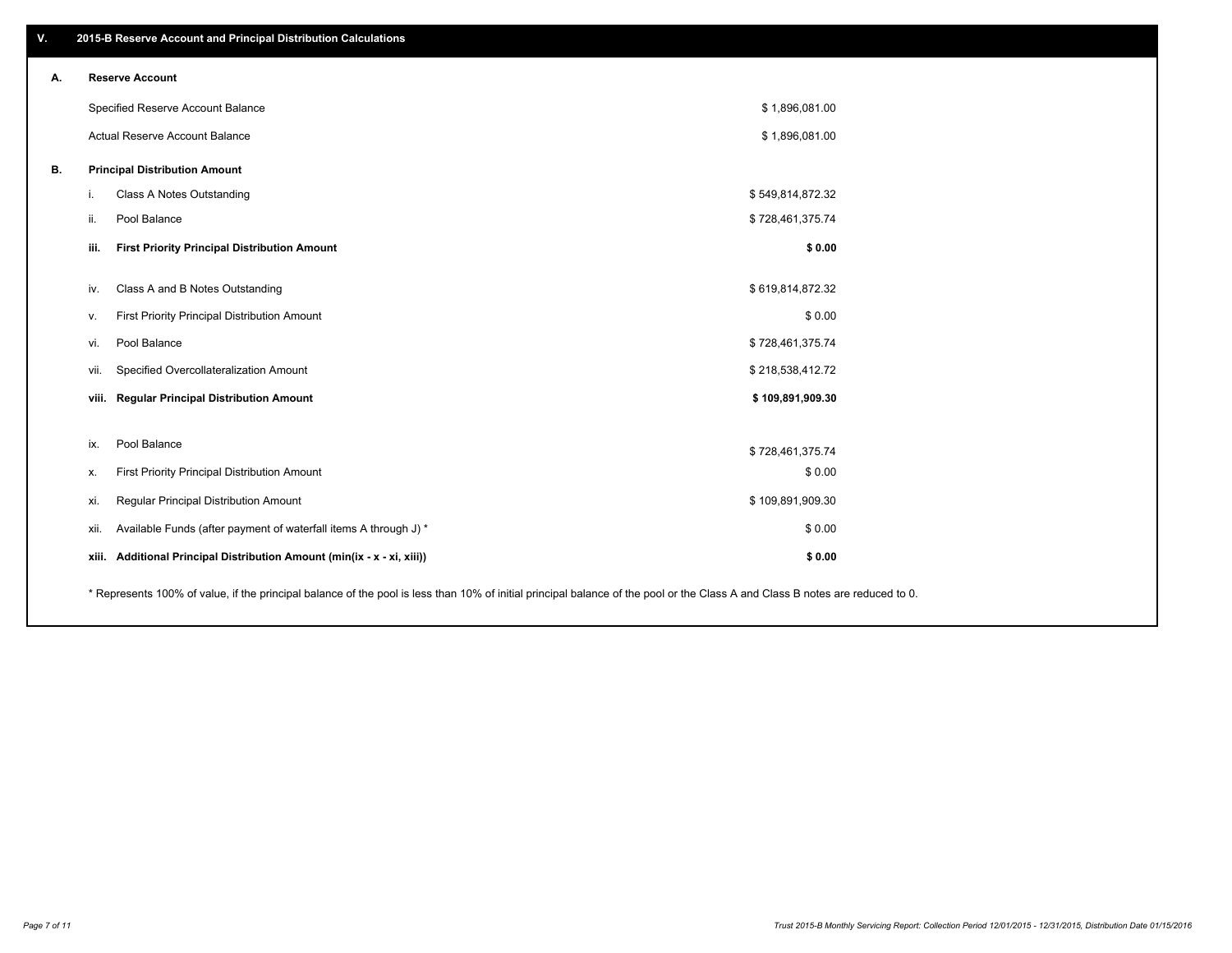|    |                                                         | Paid           | <b>Funds Balance</b> |
|----|---------------------------------------------------------|----------------|----------------------|
|    |                                                         |                |                      |
|    | <b>Total Available Funds</b>                            |                | \$8,823,697.24       |
| A  | <b>Trustee Fees</b>                                     | \$0.00         | \$8,823,697.24       |
| В  | <b>Servicing Fees</b>                                   | \$460,054.92   | \$8,363,642.32       |
| C  | i. Administration Fees                                  | \$8,333.00     | \$8,355,309.32       |
|    | ii. Unreimbursed Administrator Advances plus any Unpaid | \$0.00         | \$8,355,309.32       |
| D  | Class A Noteholders Interest Distribution Amount        | \$900,878.48   | \$7,454,430.84       |
| Е  | <b>First Priority Principal Payment</b>                 | \$0.00         | \$7,454,430.84       |
| F  | Class B Noteholders Interest Distribution Amount        | \$204,166.67   | \$7,250,264.17       |
| G  | Class C Noteholders Interest Distribution Amount        | \$187,500.00   | \$7,062,764.17       |
| н  | Reinstatement Reserve Account                           | \$0.00         | \$7,062,764.17       |
|    | <b>Regular Principal Distribution</b>                   | \$7,062,764.17 | \$0.00               |
| J  | <b>Carryover Servicing Fees</b>                         | \$0.00         | \$0.00               |
| К  | Additional Principal Distribution Amount                | \$0.00         | \$0.00               |
| ч. | Unpaid Expenses of Trustee                              | \$0.00         | \$0.00               |
| М  | Unpaid Expenses of Administrator                        | \$0.00         | \$0.00               |
| N  | Remaining Funds to the Residual Certificateholders      | \$0.00         | \$0.00               |

### **Waterfall Conditions**

|      | Pool Balance                                                                       | \$728,461,375.74 |  |
|------|------------------------------------------------------------------------------------|------------------|--|
| Ш.   | Class A and B Notes Outstanding                                                    | \$619,814,872.32 |  |
| iii. | Class C Noteholders' Interest Distribution Ratio (i / ii)                          | 117.53%          |  |
| iv.  | Minimum Ratio                                                                      | 110.00%          |  |
| v.   | Is the Class C Noteholders' Interest Distribution Condition Satisfied (iii $>$ iv) | $\check{ }$      |  |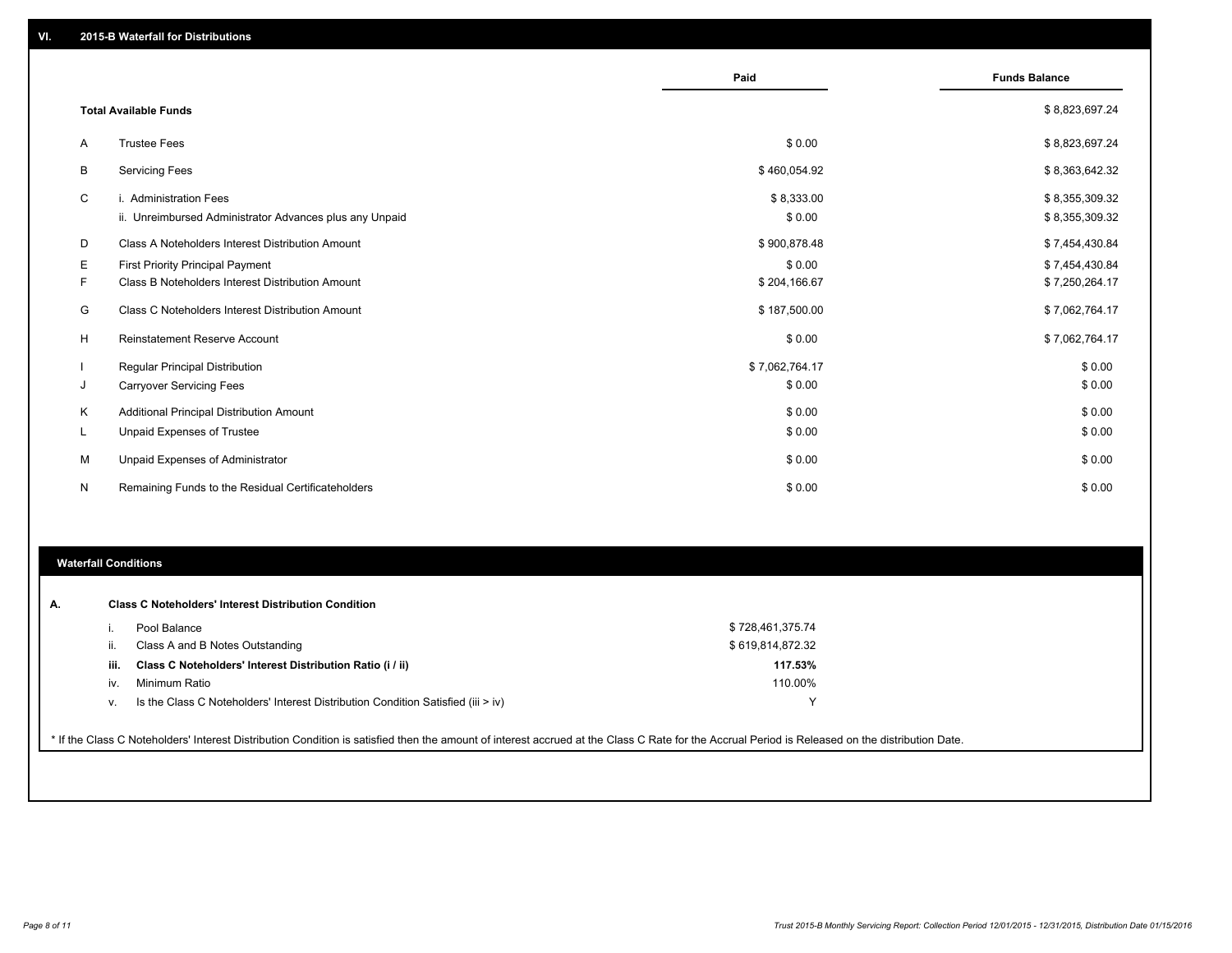| <b>A1</b>               | A <sub>2</sub> A        | A <sub>2</sub> B        |
|-------------------------|-------------------------|-------------------------|
| 78448QAA6               | 78448QAB4               | 78448QAC2               |
| \$192,814,872.32        | \$192,000,000.00        | \$90,000,000.00         |
| <b>LIBOR</b>            | <b>FIXED</b>            | <b>LIBOR</b>            |
| 0.70%                   | 2.98%                   | 1.20%                   |
| 1 NEW YORK BUSINESS DAY | 1 NEW YORK BUSINESS DAY | 1 NEW YORK BUSINESS DAY |
| 12/15/2015              | 12/15/2015              | 12/15/2015              |
| 1/15/2016               | 1/15/2016               | 1/15/2016               |
| 0.08611111              | 0.08333333              | 0.08611111              |
| 1.03050%                | 2.98000%                | 1.53050%                |
| 0.000887375             | 0.002483333             | 0.001317931             |
| \$171,099.10            | \$476,800.00            | \$118,613.75            |
| $\mathsf{\$}$ -         | $\frac{2}{3}$ -         | $\mathsf{\$}$ -         |
| \$171,099.10            | \$476,800.00            | \$118,613.75            |
| \$171,099.10            | \$476,800.00            | \$118,613.75            |
| $\mathsf{\$}$ -         | $\mathsf{\$}$ -         | $\mathsf{\$}$ -         |
| \$7,062,764.17          | $\frac{2}{3}$ -         | $S -$                   |
| \$185,752,108.15        | \$192,000,000.00        | \$90,000,000.00         |
| 0.029800693             | 0.000000000             | 0.000000000             |
| 0.783764169             | 1.000000000             | 1.000000000             |
|                         |                         |                         |

\* Pay rates for Current Distribution. For the interest rates applicable to the next distribution date, please see https://www.salliemae.com/about/investors/data/SMBabrate.txt.

**VII. 2015-B Distributions**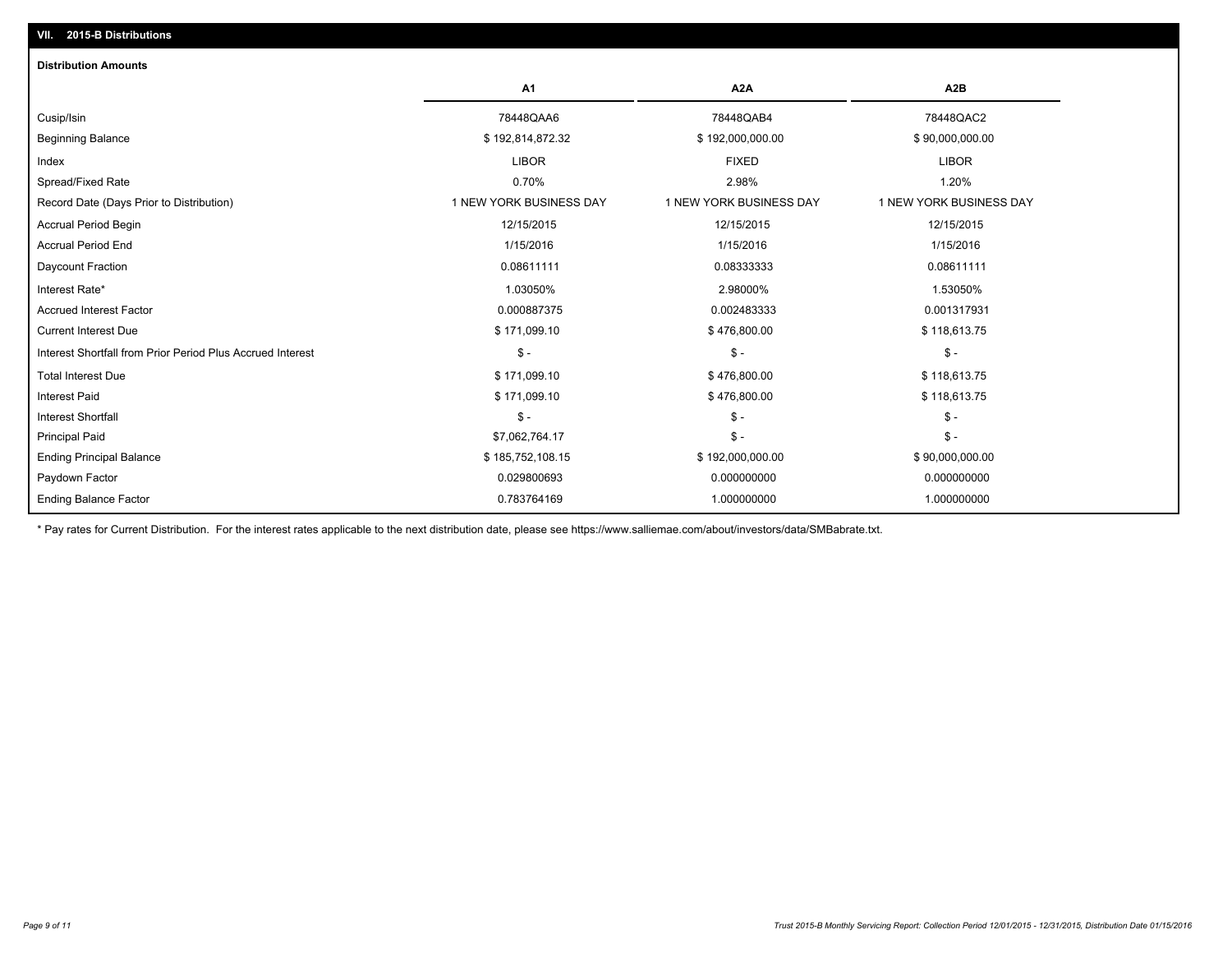| <b>Distribution Amounts</b>                                |                         |                         |                         |
|------------------------------------------------------------|-------------------------|-------------------------|-------------------------|
|                                                            | A3                      | в                       | C                       |
| Cusip/Isin                                                 | 78448QAD0               | 78448QAE8               | 78448QAF5               |
| <b>Beginning Balance</b>                                   | \$75,000,000.00         | \$70,000,000.00         | \$50,000,000.00         |
| Index                                                      | <b>LIBOR</b>            | <b>FIXED</b>            | <b>FIXED</b>            |
| Spread/Fixed Rate                                          | 1.75%                   | 3.50%                   | 4.50%                   |
| Record Date (Days Prior to Distribution)                   | 1 NEW YORK BUSINESS DAY | 1 NEW YORK BUSINESS DAY | 1 NEW YORK BUSINESS DAY |
| <b>Accrual Period Begin</b>                                | 12/15/2015              | 12/15/2015              | 12/15/2015              |
| <b>Accrual Period End</b>                                  | 1/15/2016               | 1/15/2016               | 1/15/2016               |
| Daycount Fraction                                          | 0.08611111              | 0.08333333              | 0.08333333              |
| Interest Rate*                                             | 2.08050%                | 3.50000%                | 4.50000%                |
| <b>Accrued Interest Factor</b>                             | 0.001791542             | 0.002916667             | 0.003750000             |
| <b>Current Interest Due</b>                                | \$134,365.63            | \$204,166.67            | \$187,500.00            |
| Interest Shortfall from Prior Period Plus Accrued Interest | $\mathsf{\$}$ -         | $\mathsf{\$}$ -         | $\mathcal{S}$ -         |
| <b>Total Interest Due</b>                                  | \$134,365.63            | \$204,166.67            | \$187,500.00            |
| <b>Interest Paid</b>                                       | \$134,365.63            | \$204,166.67            | \$187,500.00            |
| <b>Interest Shortfall</b>                                  | $\mathsf{\$}$ -         | $\mathsf{\$}$ -         | $\mathsf{\$}$ -         |
| <b>Principal Paid</b>                                      | $S -$                   | $\mathsf{\$}$ -         | $\mathsf{\$}$ -         |
| <b>Ending Principal Balance</b>                            | \$75,000,000.00         | \$70,000,000.00         | \$50,000,000.00         |
| Paydown Factor                                             | 0.000000000             | 0.000000000             | 0.000000000             |
| <b>Ending Balance Factor</b>                               | 1.000000000             | 1.000000000             | 1.000000000             |
|                                                            |                         |                         |                         |

\* Pay rates for Current Distribution. For the interest rates applicable to the next distribution date, please see https://www.salliemae.com/about/investors/data/SMBabrate.txt.

**VII. 2015-B Distributions**